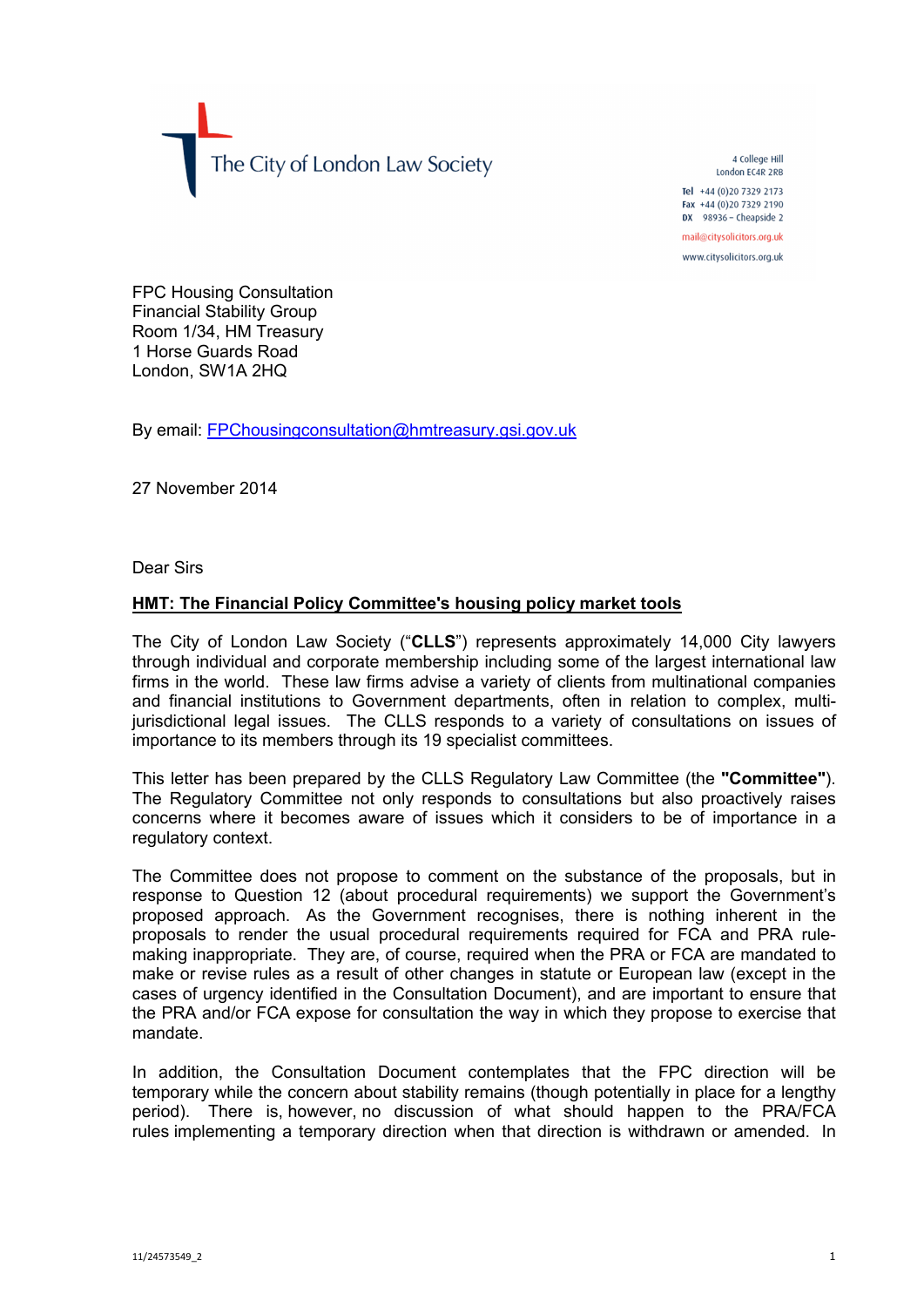the latter case, it is difficult to see how the amendment could be consulted on effectively without describing what is proposed to happen to the rules adopted to implement the original direction. In the former case there remains the possibility that the PRA/FCA could decide to retain their implementing rules after a temporary direction is withdrawn. If the imperative for the existence of those rules is gone, the appropriate result should be for the rules automatically to fall away at the same time (or for there to be an obligation on the PRA/FCA to remove them) unless the PRA/FCA is able to justify retaining them under their general rule-making powers with the benefit of the consultation and cost-benefit analysis required by the Financial Services and Markets Act.

If you would find it helpful to discuss any of these comments then we would be happy to do so. Please contact either Peter Richards Carpenter by telephone on +44 (0) 20 3400 4178 or by email at [peter.richards-carpenter@blplaw.com,](mailto:peter.richards-carpenter@blplaw.com) or Karen Anderson by telephone on +44 (0) 20 7466 2404 or by email at [Karen.Anderson@hsf.com](mailto:Karen.Anderson@hsf.com) in the first instance.

Yours sincerely

**Karen Anderson** *Co-chair, CLLS Regulatory Committee*

Peter Richards. Carpenter

**Peter Richards-Carpenter** *Co-chair, CLLS Regulatory Law Committee* 

© CITY OF LONDON LAW SOCIETY 2014

All rights reserved. This paper has been prepared as part of a consultation process. Its contents should not be taken as legal advice in relation to a particular situation or transaction.